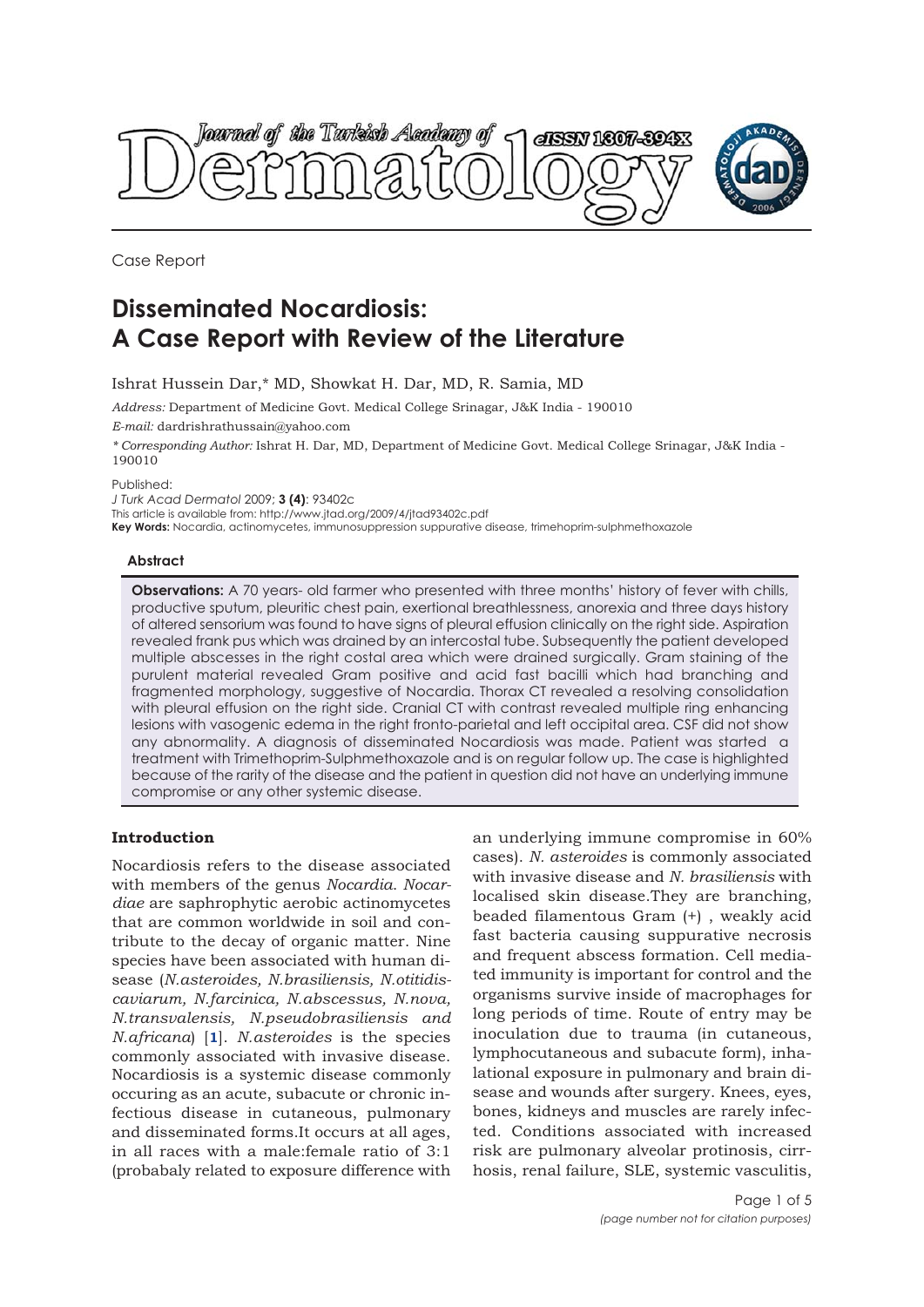*J Turk Acad Dermato*l 2009; **3 (4)**: 93402c. http://www.jtad.org/2009/4/jtad93402c.pdf



ulcerative colitis, sarcoidosis, *Whipple*'s disease, hypogammaglobenemia, *Cushing*'s syndrome, lymphoreticular malignancies, bone marrow/stem cell/organ transplant patients, HIV with CD4 <50 and immunocompromised people on corticosteroid therapy. Prognosis is good and depends upon the stage of presentation, concomitant disorders and the immune status of the patient.

#### **Case Report**

A 70 years- old smoker male farmer presented with three months' history of intermittent fever with chills, right sided pleuritic chest pain and productive purulent sputum, one month history of exertional breathlessness and altered sensation with loss of appetite of three days duration. There was



**Figure 2.** CT scan chest of the patient showing a right sided resolving consolidation with cavitation and pleural effusion

**Figure 1.** X-ray chest of the patient showing a right sided pleural effusion

no history of haemoptysis, palpitations, paroxysmal nocturnal dyspnoea, orthopnoea, skin rash, joint pain, vomitting, convulsions, loss of conciousness, weakness of any part of the body or alteration in bowel motility. No significant past history of diabetes, tuberculosis, jaundice, blood transfusion, peneterating injury, drug intake (steroids) or high risk behaviour was seen. Personal history was non-contributory. Examination revealed a febrile, emaciated pale person of lean and thin build without lymphadenopathy, clubbing, cyanosis or icterus. BP was 120/70 mm Hg, pulse 100/mt. regular, temperature  $100^{\circ}$  F and a respiratory rate of 24/mt. Chest exam revealed a diffuse bulge in the right infra-scapular area posteriorly, decreased movements of the chest on the right side, decreased tactile vocal fremitus in the right infra-mammary and infra-scapular area, a stony dull percussion note in the right infra-scapular area and loss of breath sounds in the right infra-scapular and infra-mammary area. No adventitious sounds were heard. Cardiovascular and abdominal systems were normal. CNS examination revealed a confused, disoriented person with no meningeal signs, cranial nerve palsies or motor weakness. Fundus was normal. Investigations revealed :- Hb- 7.7g, TLC 6800/cmm, DLC (P-66%, L- 28%), ESR- 50 mm / hour, Platelets- 1.5 lac / cmm, PBF- hypochromic microcytic and Reticulocyte count- 1.5%. Serum iron- 20 mg%. Blood chemistry (Blood sugar, KFT, Electrolytes, LFT, ALP and ALT ), Urine exam and ECG were normal. Sputum for AFB (3) was negative. Chest X-ray PA view (**Figure 1**) showed right sided pleural effusion. Analysis of pleural fluid revealed a straw colour, pH- 7.1, TLC- 5000, DLC (P-70%, L- 30%), Protein- 3 gm/dl, Sugar- 30 mg/dl, ADA- 30 iu/l and negative for malignant cells. *Gram*'s and AFB staining did not reveal any organisms or AFB. Cultures of pleural fluid, blood, urine and sputum were sterile. PCR and Bactec from pleural fluid were negative for AFB. CT scan (**Figure 2**) of the chest showed a resolving consolidation with cavitation (in the right lower lobe) and pleural effusion.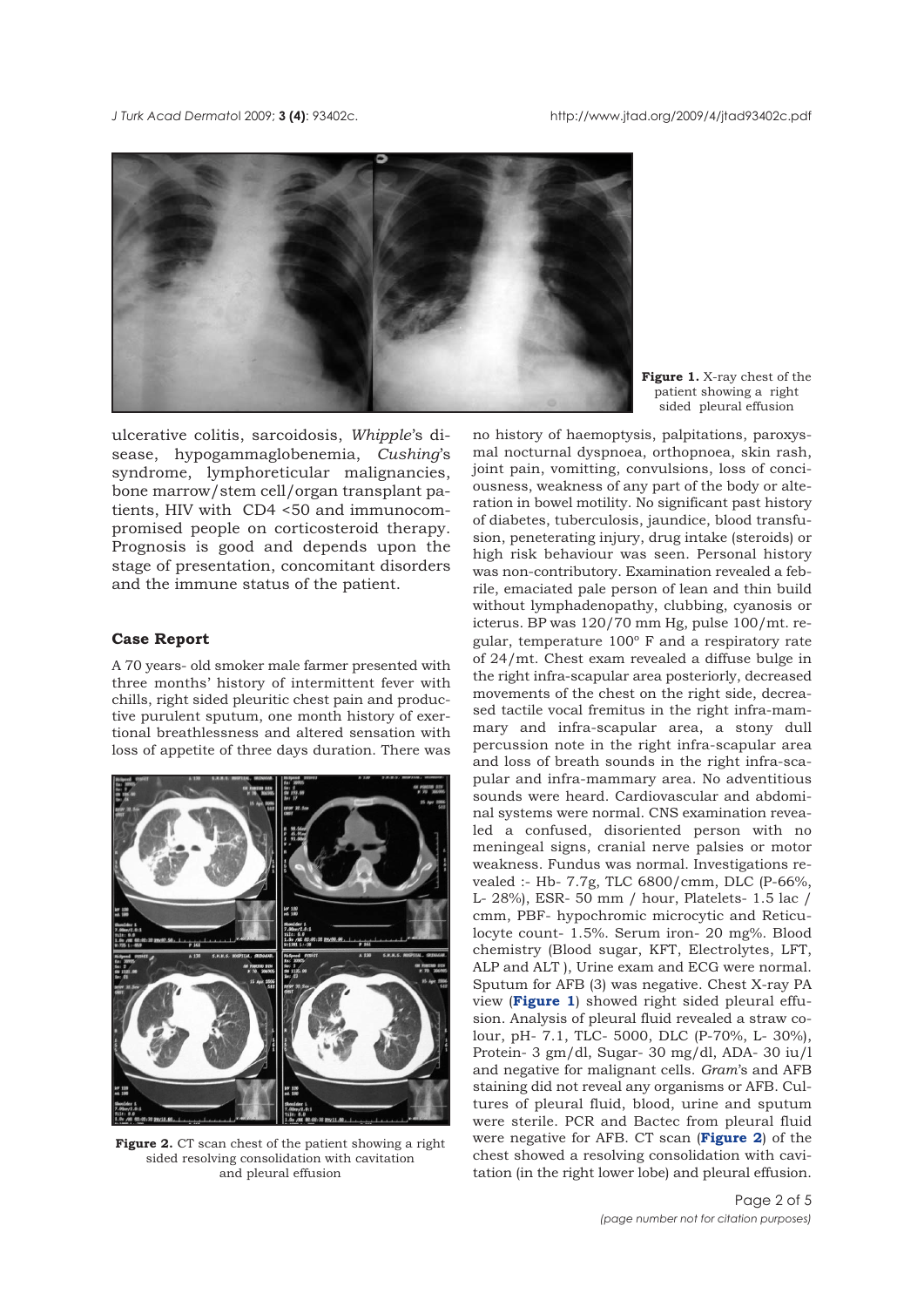*J Turk Acad Dermato*l 2009; **3 (4)**: 93402c. http://www.jtad.org/2009/4/jtad93402c.pdf



**Figure 3.** Photomicrograph of the isolate of *Nocardia asteroids* showing thin, slender, acid fast branching filamentous rods (Modified *Kinyoun* stain)

A thoracic drain was employed. Three days later multiple abscesses appeared in the right costal margin around the chest tube. These abscesses were drained surgically and pus was sent afresh for Gram's staining and culture. Gram's staining revealed Gram (+) branching, fragmented acid fast bacilli suggestive of *Nocardia* (**Figure 3**). Fresh pus culture done reported growth of *Nocardia asteroides* species after 2 weeks of aerobic incubation in *Sabouraud*'s dextrose agar at 37°C and the modified *Kinyoun* staining of cultured *Nocardia* showed acid fast branching filamentous rods later identified as *Nocardia asteroides*. In view of these findings the patient was vigourously investigated for immune compromising conditions. An Elisa for HIV infection was negative. Immunoglobulin assay and CD4 count were normal. CSF examination including culture and assay for malignant cells was



**Figure 4.** CT Scan brain of the patient with contrast revealed multiple ring enhancing lesions in the right fronto-parietal and left occipital lobes with compression of the lateral ventricle



**Figure 5.** Reveals the skin lesions on the lateral wall of the chest in the patient.

negative. CT scan of the brain with contrast revealed multiple ring enhancing lesions in the right fronto-parietal and left occipital lobes with compression of the lateral ventricle (**Figure 4**). In view of the examination and investigations a diagnosis of "Disseminated Nocardiosis" was made (**Figure 5**) and the most significant aspect of this problem was that the patient did not have an underlying immune compromise.The patient was accordingly managed with trimethoprim-sulphmethoxazole and is doing well on regular follow up.

## **Discussion**

Disseminated nocardiosis is defined as lesions containing nocardia found at more than one body location [**1**]. Nocardia is an opportunistic pathogen and most of all nocardia infections occur in persons with some degree of immunosuppression. The most common predisposing factors (conditions) leading to nocardia infection is organ transplantation and diabetes [**2, 3, 4, 5, 6**]. Disseminated nocardiosis can occur in various rheumatologic diseases including SLE, temporal arteritis, polyarteritis nodosa, intermittent hydarthrosis, vasculitis, uveitis and pulmonary alveolar protinosis [**7, 8, 9**]. A high number of cases are reported in individuals with acquired immune deficiency syndrome (AIDS), and malignancy particularly hematologic malignancy [**2, 10**]. *Nocardia* have been isolated on culture of pus from a thyroid abscess in a patient evaluated for pyrexia of unknown origin who was ultimately found to have disseminated nocardiosis of the brain, lungs and abdomen [**11**]. Disseminated nocardiosis can occur from direct inoculation due to trauma or erosion of a primary focus into a blood vessel. The disseminated nocardia have the potential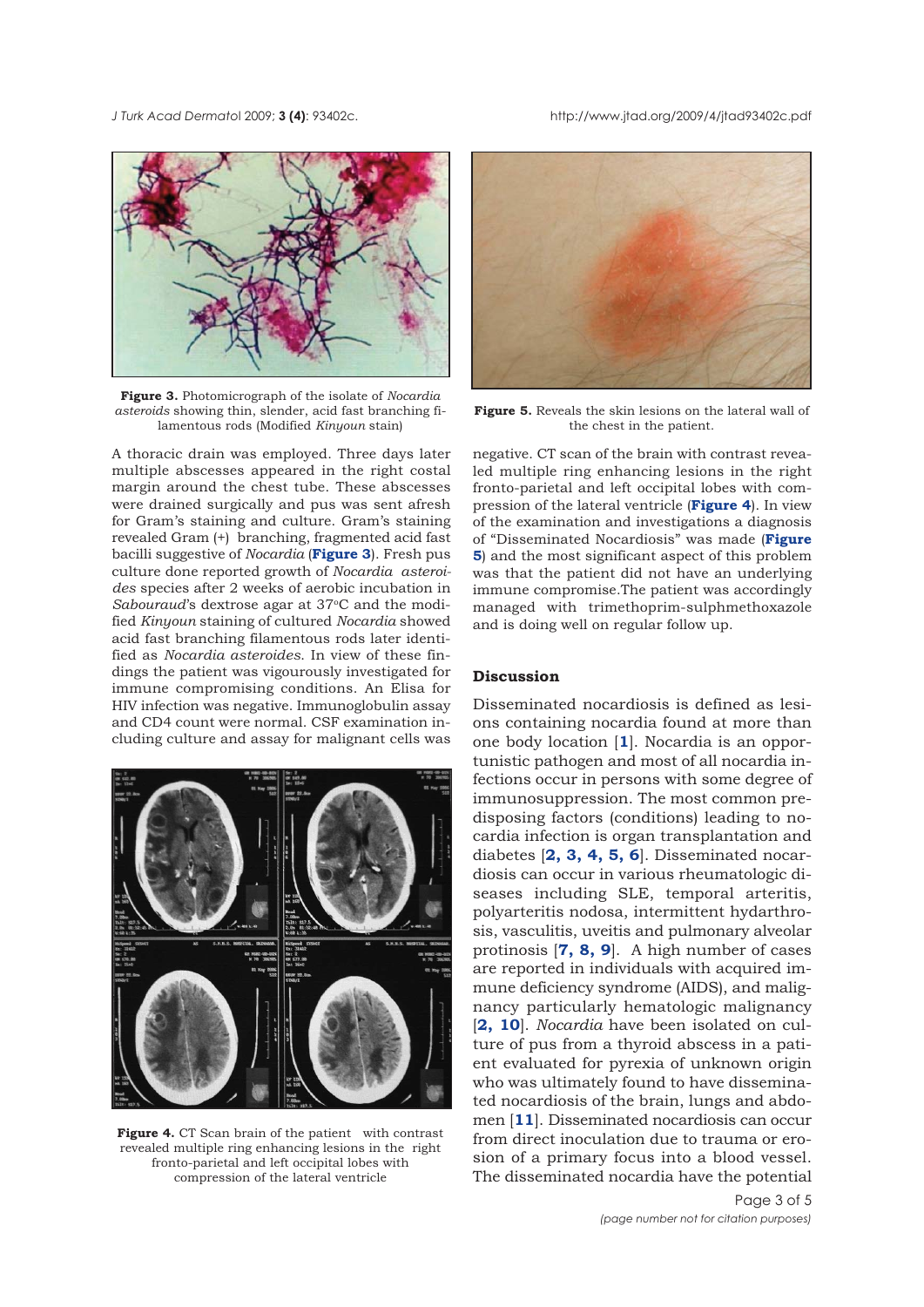to invade any body organ system commom being the lungs, central nervous system, eyes, kidneys, skin, subcutaneous tissue and bone. Disseminated nocardia tend to behave as pyogenic bacteria and the result is typically a suppurative abscess at the embolic end point. The abscess tends to progress or enlarge into the surrounding tissue by filamentous extension and self limitation of the disease is rare [**2**]. As described in literature almost every organ system can be infected [**12**].

The lungs are the most frequent primary site of systemic nocardiosis (60-80% of cases) with a variety of clinical presentations including cough, dyspnoea, fever, night sweats, weight loss and pleuritic chest pain. Roentgenographic studies are nonspecific with multifocal airspace opacities, lobar consolidation, nodules with or without cavitation, reticulonodular interstitial lung disease, pleural effusion or empyema. Granulomas mimicking tuberculosis though rare have also been reported. The central nervous system has been shown to be involved in 20-44% of patients with disseminated nocardiosis. Abscesses occur in any region of the brain similar to pulmonary nocardiosis with non specific clinical presentation including headaches, seizures, focal neurological deficits or meningismus [**2, 6**]. Typical radiological features in a cerebral abscess include a hyperintense lesion on diffuse weighted imaging and ring enhancing lesions encircling a central necrotic focus. Occasionally multiple concentric rings are seen that vary with intensity.13 Rarely nocardia may invade native heart valves but invasion of prosthetic heart valves to cause nocardia endocarditis have been documented in literature with high mortality. Valve replacement is required in these circumstances to prevent mortality [**14**].

Due to the relative rarity of disseminated nocardiosis it is infrequently included in differential diagnosis particularly in patients with no evidence of immunosuppression, comorbid illness or malignancy as has been highlighted by the case under discussion where none of these factors was present. Nevertheless a high index of suspicion should be maintained where the patient symptomatolgy and chronicity of the disease suggest or point towards an alternative diagnosis of nocardiosis. Diagnosis of the disease requires a full body imaging apart from the usual diagnostic

modalities which may include evaluation to rule out underlying immunosuppression, malignancies, collagen vascular diseases, diabetes, interstitial lung disease, cirrhosis of the liver, renal disease, *Whipple*'s disease, ulcerative colitis, AIDS and lymphoreticular malignancies, cultures of blood, urine, body fluids including pus, pleural fluid, cerebrospinal fluid and bone marrow. CD4 and CD8 counts are imperative in diagnosis. Recent molecular techniques like PCR restriction enzyme analysis and 16S rRNA have revolutionized the identification of nocardia [**15**].

Most cases of disseminated nocardiosis have fatal outcome. Therapy is initiated with parenteral treatment with Trimethoprim/Sulphmethoxazole (TMP/SMZ) and continued with oral therapy using one double strength tablet twice a day in adults [**16, 17**]. In cases where allergy/resistance to TMP/SMZ is present the best alternative oral drug available is Minocycline [**18**] given in a dose of 100-200 mg twice daily. Amikacin, imipenem and ceftriaxone [**13**] are other alternative parenteral drugs used in patients who are resistant or allergic to TMP/SMZ. Treatment may be given from six months to one year depending upon the response of the patient as evidenced by clinical improvement and radiological clearing of the lesions. Surgical treatment of nocardiosis includes drainage of pus from the pleural cavity by aspiration or insertion of an intercostal tube. Successful surgical management of cerebral nocardiosis is problematic. Image directed sterotactic aspiration, craniotomy and total excision of the nocardial abscesses which are occasionally multiloculated is undertaken [**6**].

#### **References**

- 1. Zaatreh M, Alabulkarim W. Images in clinical medicine. Disseminated central nervous system nocardiosis. N Eng J Med 2006; 354: 2802. PMID: 16807417
- 2. Beaman BL, Beaman L. Nocardia species: host-parasite relatioships. Clin Microbiol Rev 1994; 7: 213- 264. PMID: 8055469
- 3. Khaled Charfeddine, M Kharrat, S Yaich, R Abdelmalik, H Hakim et al. Systemic nocardiosis with multiple brain abscesses in renal transplant recipients successfully treated with antibiotics alone. Saudi J Kidney Dis Transplant 2002; 13: 498-500. PMID: 17660674
- 4. Srinivas CV, Freigoun OS, Rabie A, Want MA et al. Cerebral nocardiosis in a renal transplant recipient: A case report. Saudi J Kidney Dis Transplant 2000; 11: 583-586. PMID: 18209349